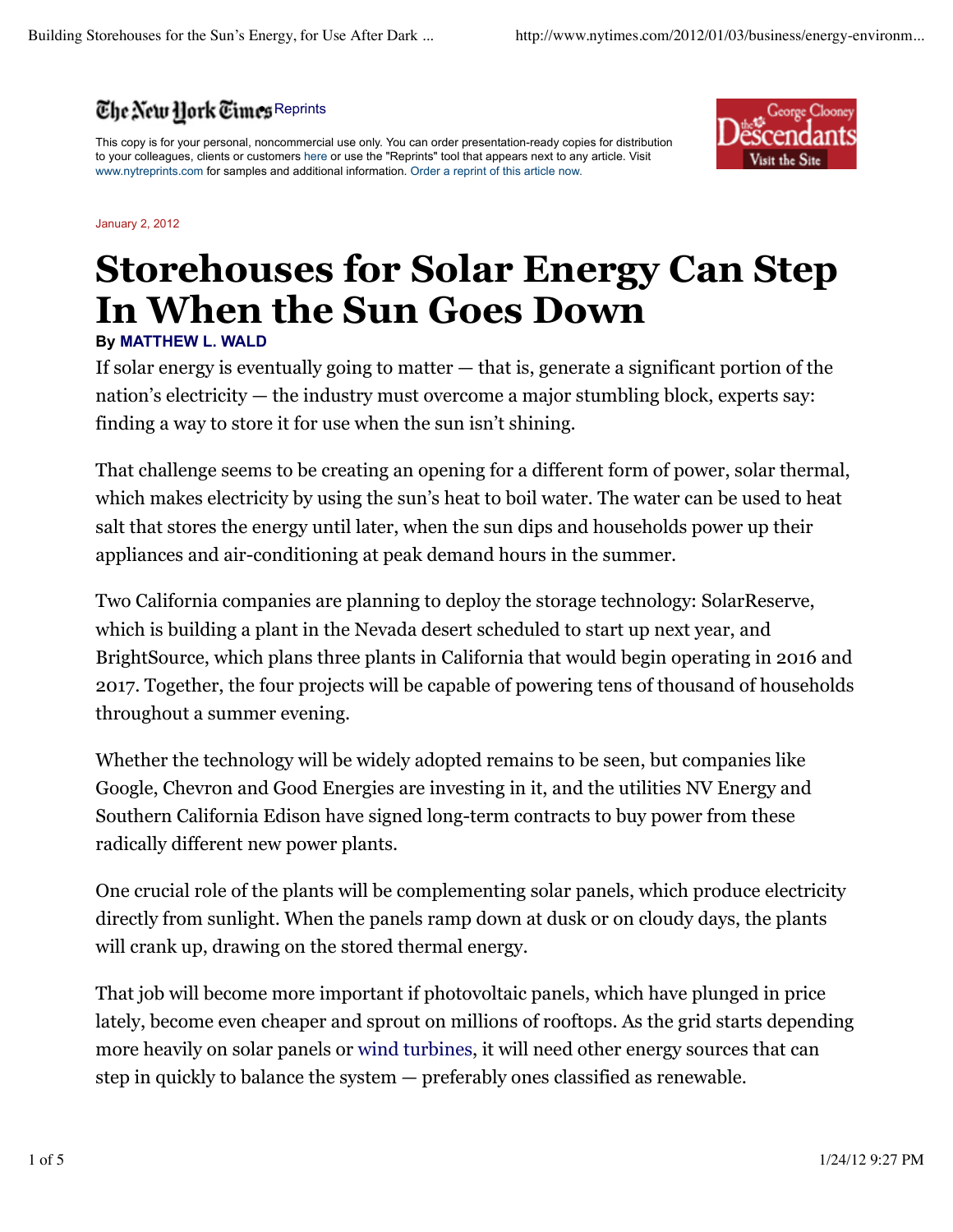Most utilities are trying to generate as many kilowatt-hours of renewable energy as they can to meet stiffer state requirements on incorporating more alternative energy, said Kevin B. Smith, the chief executive of SolarReserve.

"As we move forward, we'll get more and more traction with the fact we can provide more capacity," Mr. Smith said, referring to his company's storage technology.

The Energy Department seems to agree: in September it gave SolarReserve a \$737 million loan guarantee for its project in Nevada. The plant will generate 110 megawatts at peak and store enough heat to run for eight to 10 hours when the sun is not shining.

The public's view on loan guarantees for solar projects has soured somewhat since the bankruptcy of Solyndra, a California company that received a \$535 million loan guarantee to build a factory to make solar panels — only to see the market for the modules crash.

But the outlook has always been clearer for companies that make electricity, which, unlike solar modules, is generally presold by contract.

Technical details of the SolarReserve and BrightSource plants vary slightly, but both will use thousands of computer-operated poster-size mirrors aiming sunlight at a tower that absorbs it as heat.

SolarReserve absorbs the heat in molten salt, which can be used immediately to boil water, generating steam that turns a conventional turbine and generator. Hot salt can also be used to retain the heat for many hours for later use. BrightSource heats water that can be used immediately as steam or to heat salt for storage.

The plants rely on salt because it can store far more heat than water can. But once molten, it must be kept that way or it will freeze to a solid in part of the plant where it will be difficult to melt again. "You've made a commitment to those salt molecules," said John Woolard, the chief executive of BrightSource.

The technology is not complicated, but the economics are.

The simplest, least expensive path for solar thermal is to turn the heat into electricity immediately. But the companies are a bit like the farmer who harvests the grain and stores it in a silo rather than shipping it straight to market on the expectation that prices will be higher later. They are betting that in revenue terms, the hour at which the energy is delivered will be more important than the amount generated.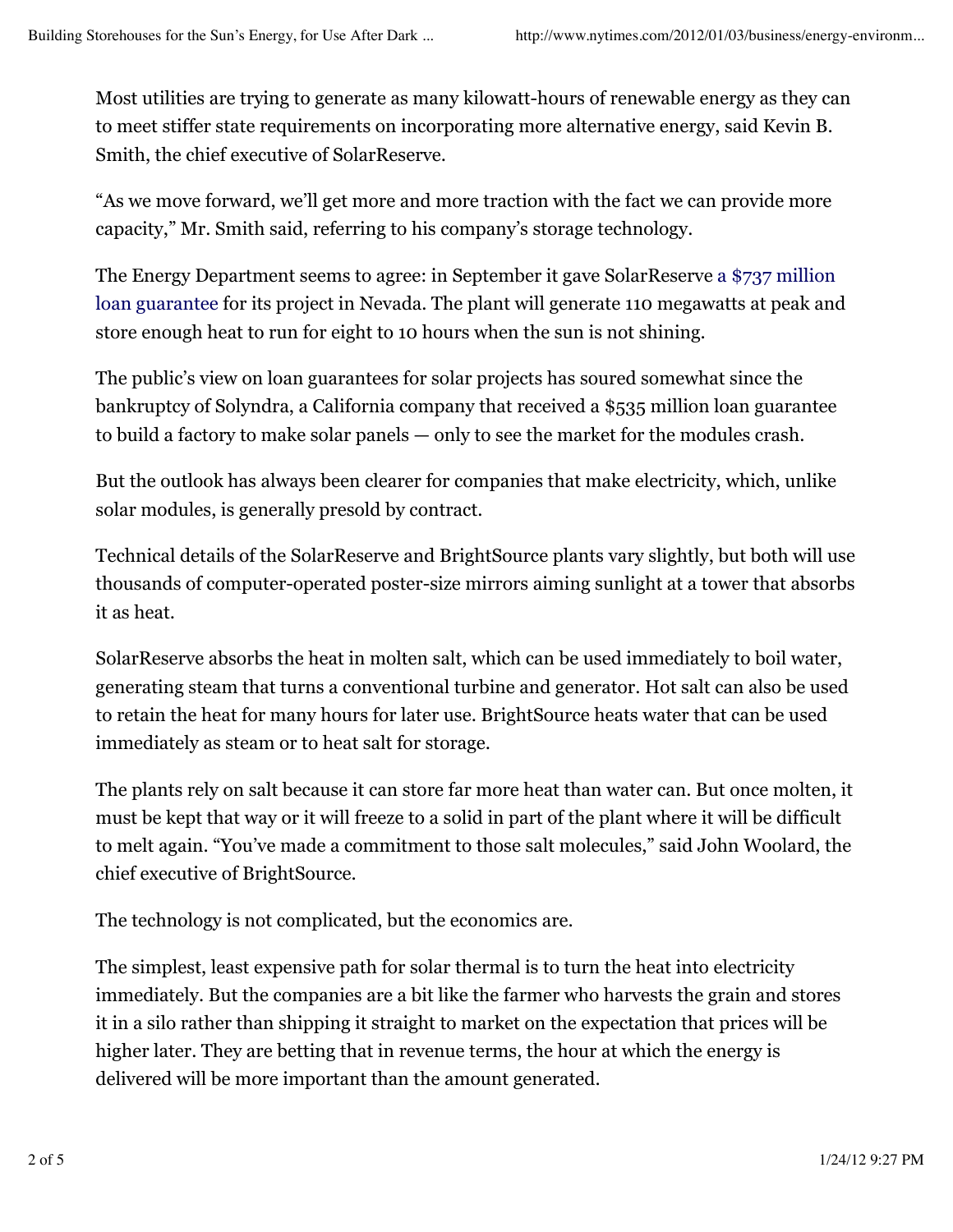The notion is that widespread adoption of solar panels — whether on rooftops or in giant arrays in the desert — will change the hours at which prices are highest.

Today, electricity prices usually peak in the late afternoon and evening on hot summer days. "Photovoltaic panels will do a pretty good job of chopping that peak" in the late afternoon, said Paul Denholm, a solar specialist at the National Renewable Energy Laboratory in Golden, Colo.

In other words, the new price peak will be pushed to later in the day, to just before and after sunset, when solar photovoltaic production is small or nonexistent, he and other experts say.

Mr. Woolard said the chief goal of the new plants would be to produce electricity when the utilities need it most. "We're optimizing around what is important for different times for the utilities," he said.

His company's contract with Southern California Edison still requires approval by California regulators.

Adding storage capacity helps keep the air-conditioners humming when solar panels are not producing, but there are other financial benefits.

The equipment that makes electricity from steam is the most expensive part of a solar thermal system, but if it is connected to storage technology, it can run almost twice as many hours as a plant without storage. That means the unit cost of electricity drops.

Another has to do with the arcane economics of electricity. A utility must assure a supply of electricity in two forms: energy and capacity. The difference has never meant much to most consumers, who directly pay only for energy, as measured in kilowatt-hours.

But capacity, the dependable ability to produce power, is becoming more important as renewable energy forms a larger and larger part of the grid.

Wind and sun provide a lot of energy but not much capacity. Today, backup capacity for wind and solar power comes in the form of expensive gas-fired generators, which sit idle most of the year but operate when the wind stops blowing or the sun stops shining.

Storage could cut costs by 4 cents a kilowatt-hour, Mr. Denholm calculates — a considerable benefit for a commodity that retails for an average of 11 cents. A big part of the savings is not having to build the gas-fired generators for backup.